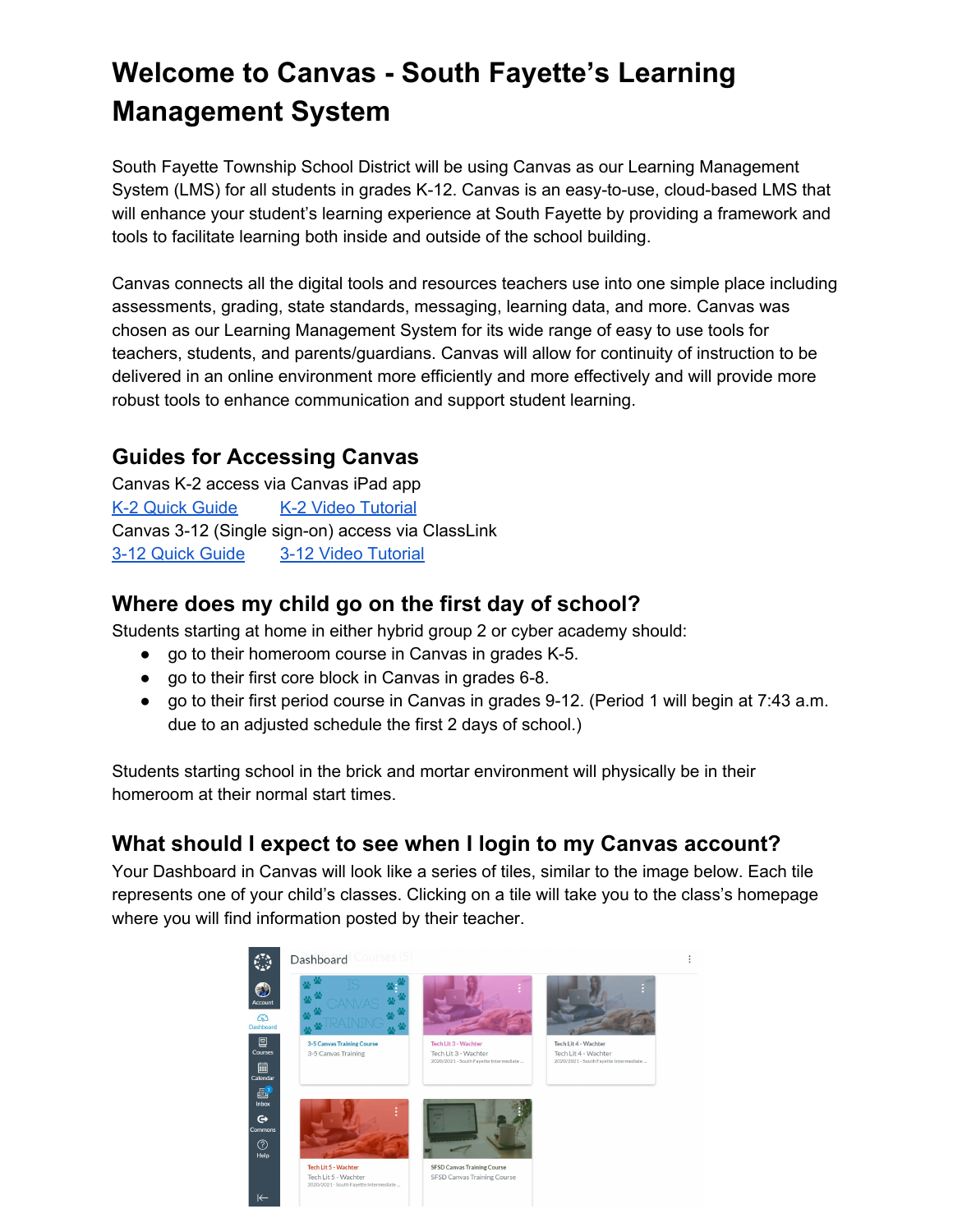# **When will I see my child's courses?**

If you have logged into Canvas prior to the first day of school don't be worried if you do not see your child's courses. Some teachers may not publish their course until the first day of school or when your child is scheduled to attend that course.

#### **Here is a video example of what a Canvas Course may look like:**



Canvas Course Walk [Through](https://youtu.be/-qPkcGZsEGA)

# **Helping Your Child with Canvas**

We encourage parents to set up a routine for monitoring their child's progress through Canvas. This may include:

- Checking the requirements and due dates for assignments and calendar events in your child's courses daily.
- Review your child's performance on assignments daily.
- Discuss with your child their progress in their courses daily.

This helpful tip sheet provides ways you can support your child with canvas:

Parent Pointers: [Understanding](http://bit.ly/ParentPointersOne) Your Child's Canvas Account - tips and tricks to support daily **[instruction](http://bit.ly/ParentPointersOne)** 

This video walks you through an example of what a student's Canvas page might look like and how you can support your child: This video is most relevant for students in grades 3-12. Not all tools presented in this video will be utilized by all teachers. Teachers select tools that are most appropriate for their students.

Parent Pointers: [Understanding](https://www.youtube.com/watch?v=jqF2oo4O1SE) Your Child's Canvas Account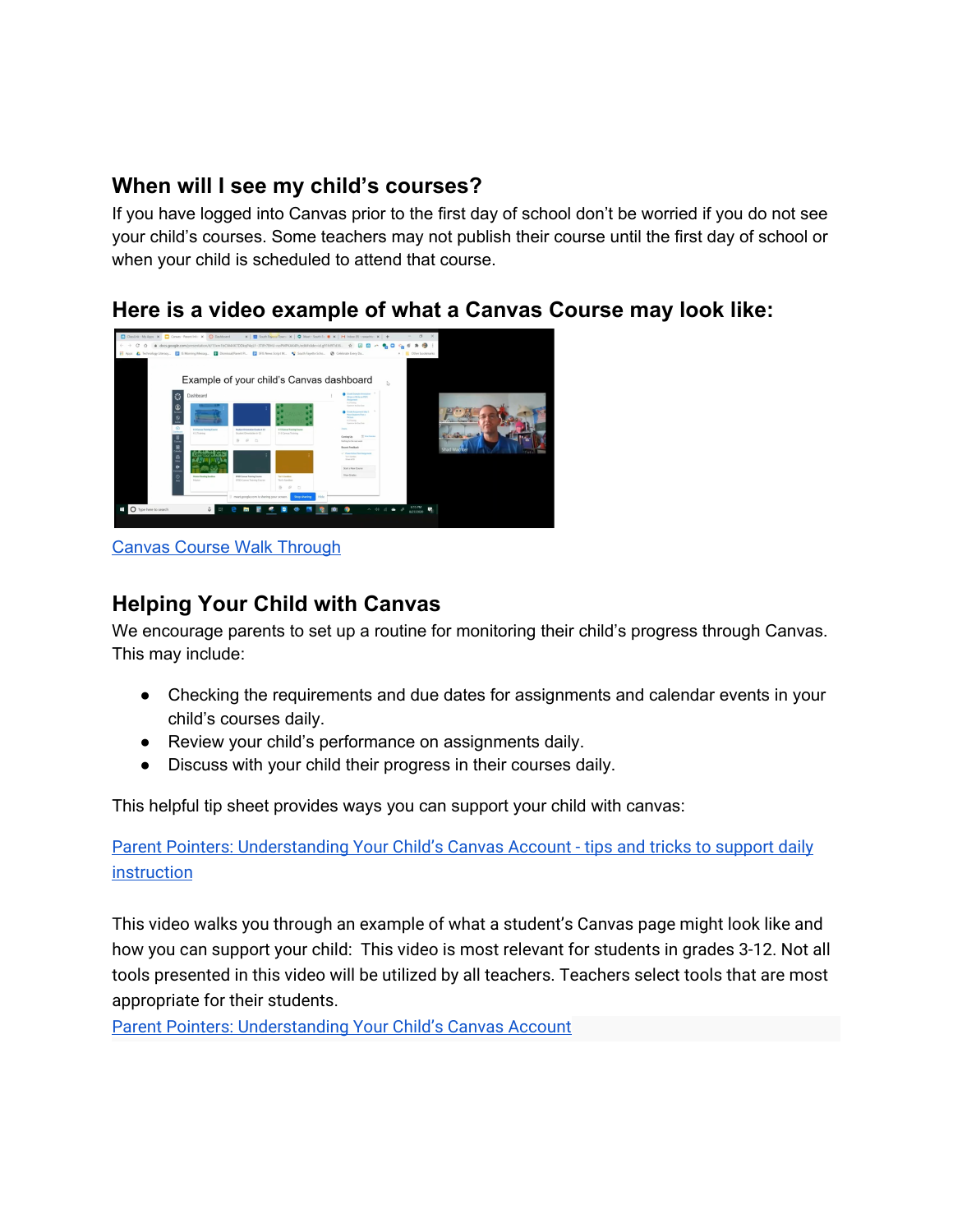# **Getting Help with Canvas**

Additional help information can be found directly through the Canvas LMS: Students: How do I get help with Canvas as a [student?](https://community.canvaslms.com/t5/Student-Guide/How-do-I-get-help-with-Canvas-as-a-student/ta-p/498)

Once you have looked through the resources in Canvas, please feel free to reach out to the South Fayette Parent Support Team using the [Canvas](https://forms.gle/6GLb1dbrvBXNN4zJ7) Parent Help - Google Form. Note that this form will not be available after October 1. At that time, please refer to the student technology guide. If you are unable to resolve your issue, please email the following information to [techsupport@southfayette.org](mailto:techsupport@southfayette.org): Student Name, Grade, Homeroom Teacher (K-8 only), a brief description of the issue

# **Canvas at South Fayette Live Webinars**

[Presentation](https://docs.google.com/presentation/d/13xm1bCW4XK7DDkqP4qLf--3TIPr7BHU-noPMPKAK4Pc/edit?usp=sharing) The webinar of the parent training has been recorded for your convenience. Video [Recording](https://youtu.be/83UTeNaspr4) of Webinar

At the beginning of the school year, we will hold a series of live webinars to review the step by step instructions in the resources above, answer some frequently asked questions, and provide additional information and tips that will help you and your students have a successful school year using Canvas. The dates, times, and Google Meet links of the webinars are: PLEASE NOTE THAT THESE WEBINARS WILL BE RECORDED FOR FUTURE VIEWING PURPOSES.

August 27th (COMPLETED) 4:00pm - 4:30pm & 6:00pm - 6:30pm August 28th 4:00pm - 4:30pm September 1st 4:00pm - 4:30pm & 6:00pm - 6:30pm

To join the Google Meet: <https://meet.google.com/pcu-pfta-knc?hs=122&authuser=0>

If you are joining on your smartphone, you may be prompted to enter a code. **pcu-pfta-knc**

If you are having difficulty with the Google Meet, please join the Live Stream: <https://stream.meet.google.com/stream/dc9ca4f3-615e-4d2f-acdd-711e5484126c>

You can also dial in by phone: (US)+1 470-485-8742 PIN: 577 613 579#